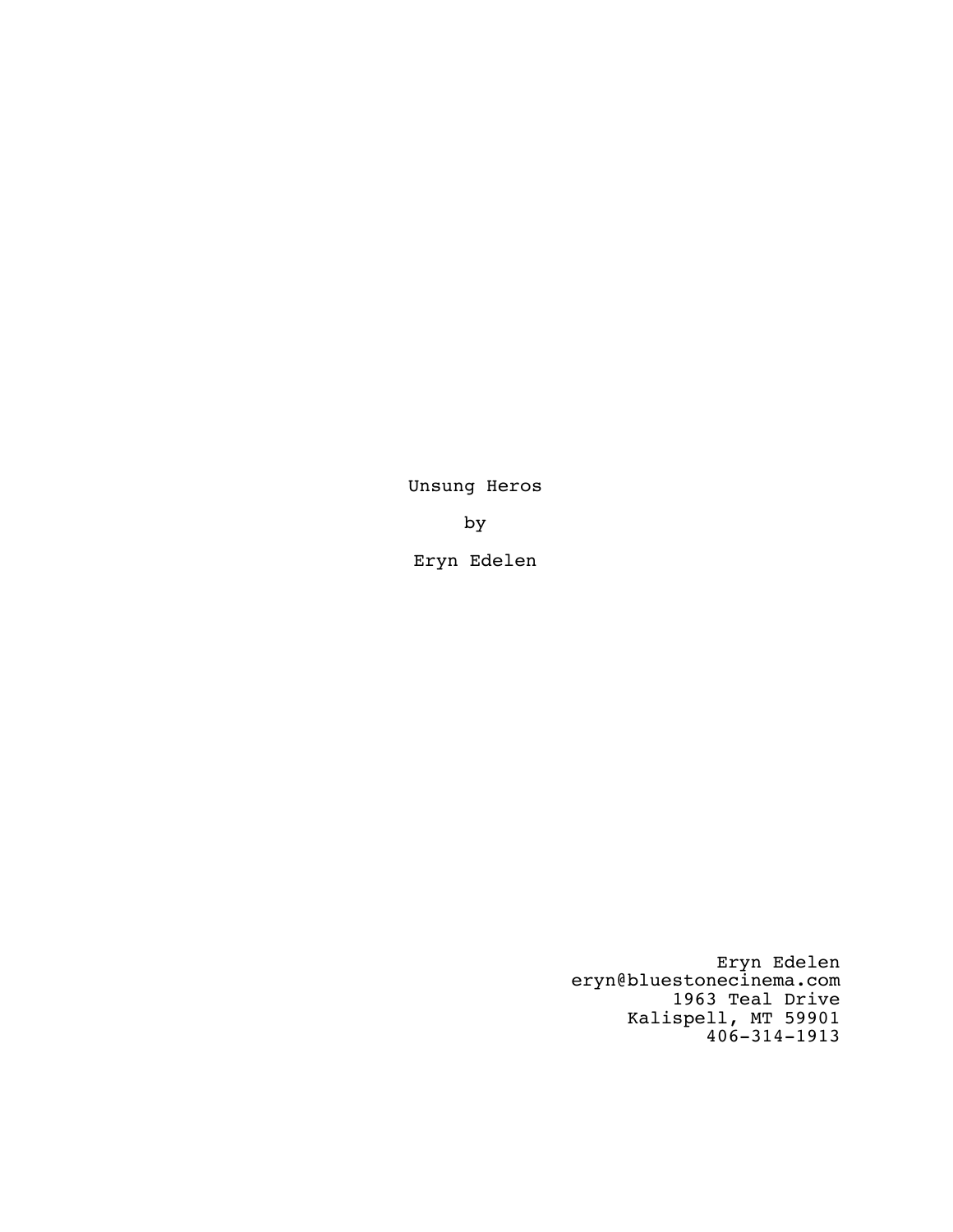SUPER: "France, 1916"

INT. SMALL COUNTRY KITCHEN - DAY

Pans and bundles of dried herbs line the walls and a pot simmers on the stove. The steady TAPPING of a pendulum clock breaks the silence.

ADELE (40's) sits at a small table. Silent tears run down her cheeks as she stares at an opened letter and a Croix de Guerre bravery medal.

JONATHAN (16), quietly walks in the front door, looks at his mother and sits down across from her.

> JONATHAN I think we should leave.

She picks up the medal and strokes it lovingly as she shakes her head 'no'.

> JONATHAN The war's coming closer.

 
ADELE It's not coming here.

JONATHAN<br>Yes. mum! It is! I It is! I read the notes my pigeons bring.

Anger flashes across her face.

 
ADELE You think those dirty birds are going to win this war?!

 
JONATHAN No, but they're helping.

#### ADELE

Stop!

She SLAMS the medal down and Jonathan's face grows stern as he pushes away from the table.

> JONATHAN Even if you don't like my birds, you know that what I'm doing is secret, right? (she nods 'yes') Good.

He turns to leave the house.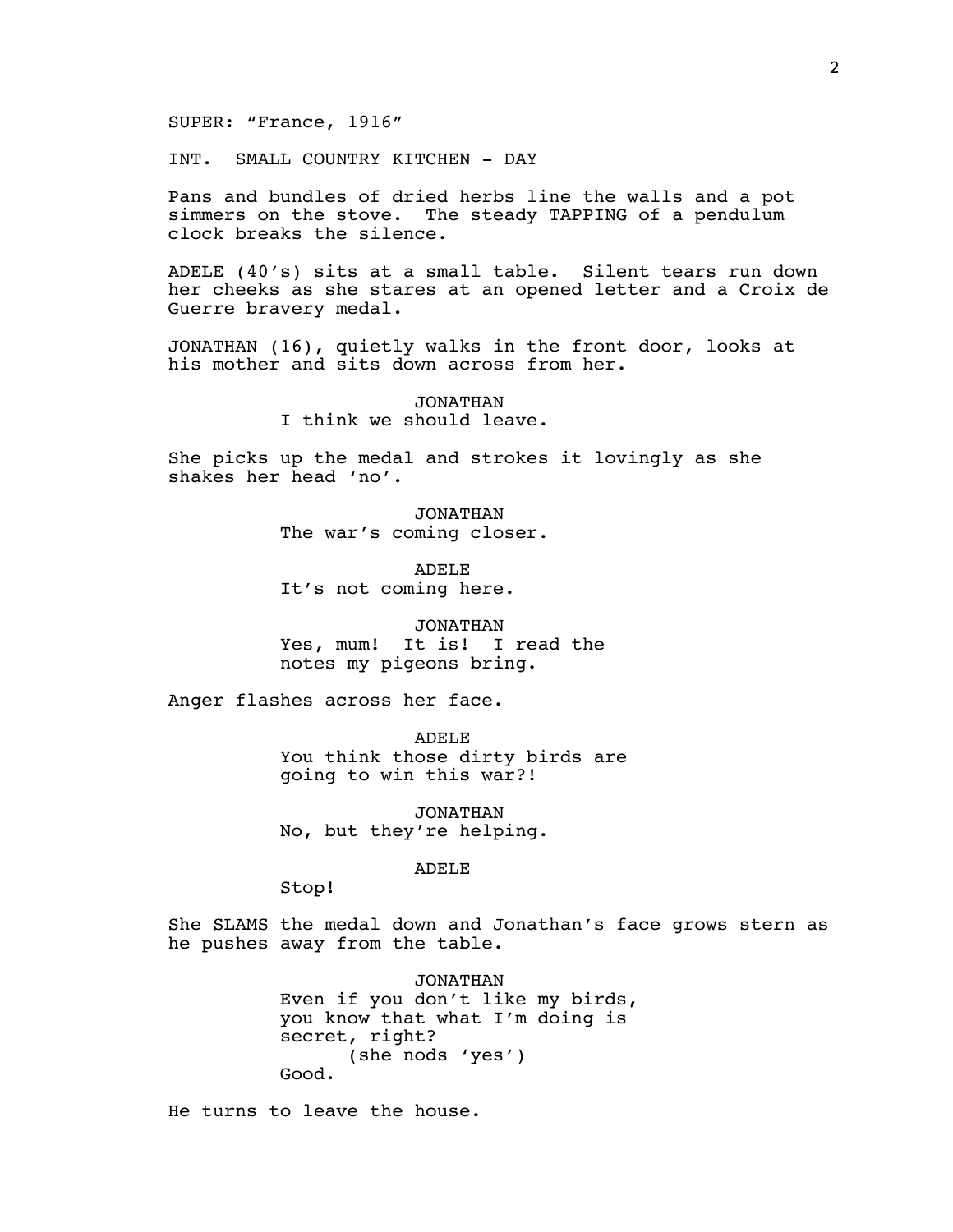# EXT. SMALL COUNTRY HOME

Green ivy clings to the stone walls and the foliage is thick. A few large trees shelter the home from the sun.

A maturing garden grows nearby and not far from the home is a clump of tall trees. Jonathan strides toward them.

#### EXT. PIGEON LOFT

He kicks pebbles on the path and as he gets nearer to the coop, the pigeons COOING grows louder.

The birds respond to him with excitement as he opens a side door and grabs a small, canvas bag of grain and a stool before entering the coop.

INT. PIGEON LOFT

Placing the stool, he sits down. The pigeons noisily crowd around him and some fly to his shoulders as he digs into the bag of grain and hand feeds them.

> JONATHAN The Colonel told me that if I have to leave, you'll all be moved to a safer place.

He pets the birds and kisses them when suddenly another pigeon, EVA, lands outside the coop and stumbles because she only has one leg. Jonathan sees her and quickly stands. The birds on his shoulder lose balance and fly off.

#### JONATHAN

Eva!

EXT. PIGEON LOFT

He closes the door behind him, goes to her, picks her up and nuzzles her affectionately.

A stream of sunlight catches the iridescence on her feathers and she pecks at the grain in his hand.

> JONATHAN I missed you! I'll bet you have stories to tell!

Eva nibbles on his hair and COOS quietly into his ear.

 
JONATHAN Yes. I love you, too.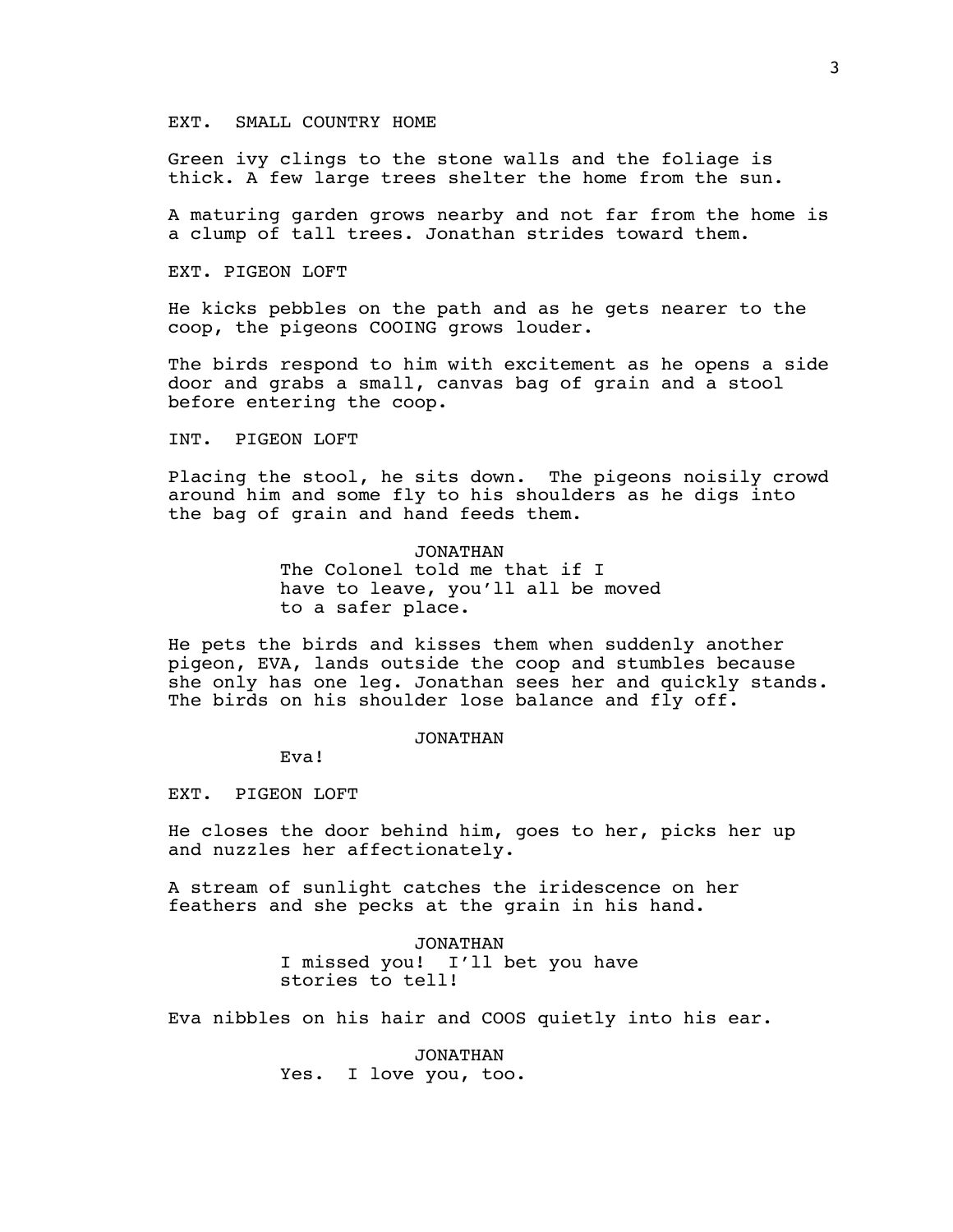He gently removes the rolled up note from her good leg and opens it while holding her.

INSERT - THE NOTE, which reads:

"Your position is compromised. Immediate action advised."

BACK TO SCENE

Jonathan's face drops and he looks around with panic. He goes to place Eva back in the coop but changes his mind and nestles her in his arm, instead.

> JONATHAN (to the other pigeons) It's all right. I'll make sure you're safe.

He opens the side door again and pulls out a pigeon carrier before running towards his house.

INT. SMALL COUNTRY HOME

Adele dusts the furniture when Jonathan bursts in.

 
JONATHAN Start packing! We're leaving now!

 
ADELE What are you talking about?!

JONATHAN<br>Now, mum! I'll be r I'll be right back!

He SLAMS the door without another word.

MAIN STREET OF SMALL COUNTRY VILLAGE

Jonathan races down the street. The few people in his way move quickly to let him through.

EXT. UNMARKED DOWNTOWN BUILDING

He arrives at and bangs on a solid wood door. Latches are UNLOCKED and the door opens partway to reveal the worn leathery face of the COLONEL (50's). Although his eyes are tired, he brightens just a little with Jonathan's presence.

COLONEL

Jonathan!